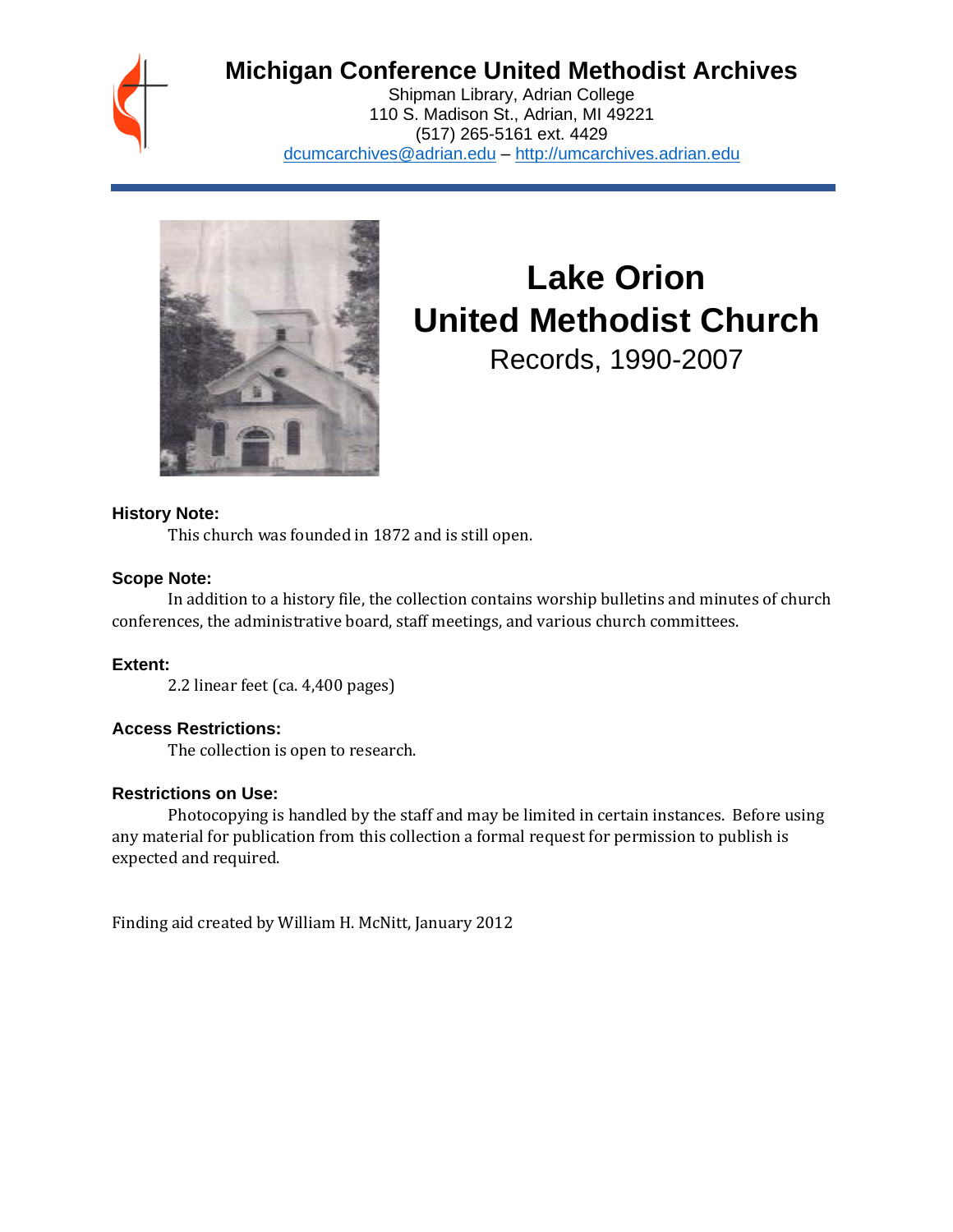# **Appointments List**

- 1868-1870: Benjamin H. Hedger
- 1870-1871: Rodney Gage
- 1871-1872: Aaron R. Laing & Nelson G. Lyons
- 1872-1875: James R. Cordon
- 1875-1878: Duke Whitely
- 1878-1879: Thomas Wilkinson
- 1879-1882: Leemon Barnes
- 1882-1883: Francis Berry
- 1883-1885: John G. Whitcomb
- 1885-1888: Lewis N. Moon
- 1888-1889: James B. Lucas
- 1889-1892: Miram W. Gifford
- 1892-1894: George N. Kennedy
- 1894-1897: Robert N. Mulholland
- 1897-1900: Ephriam Sedweek
- 1900-1903: Franklin Bradley
- 1903-1904: William H. Lloyd
- 1904-1908: Arthur J. Price
- 1908-1911: Charles E. Stedman
- 1911-1913: George L. Durr
- 1913-1915: Grant Perkins
- 1915-1918: Peter Isaac Osborne
- 1918-1920: Fred I. Walker
- 1920-1945: Frederick R. Walker
- 1945-1947: Frank C. Watters
- 1947-1950: Ernest L. Carless
- 1950-1954: Herbert F. Hausser
- 1954-1957: Mont C. Oliver
- 1957-1962: Albert B. Johns
- 1962-1971: Robert Hudgins
- 1971-1982: Edward L. Duncan
- 1973-1984: W. Harold Pailthorp (Associate)
- 1978-1983: Mary Margaret Eckhardt (Associate)
- 1982-1993: Richard A. Peacock
- 1985-1990: Mary Margaret Eckhardt (Associate)
- 1990-1993: Bruce E. Petrick (Associate)
- 1993-1997: Robert Davis
- 1993-April 1996: Wilson Andrew Hart (Associate)
- May 1996-February 2001: Randy J. Whitcomb (Associate)
- 1997-2004: Thomas P. Macaulay
- 2001-2002: Carol M. Blair (Associate)
- 2002-2013: Marjorie H. Munger (Associate)
- 2004-2012: Bruce M. Denton
- 2012-Present: Lawrence A. Wik
- 2013-Present: John Ball (Associate)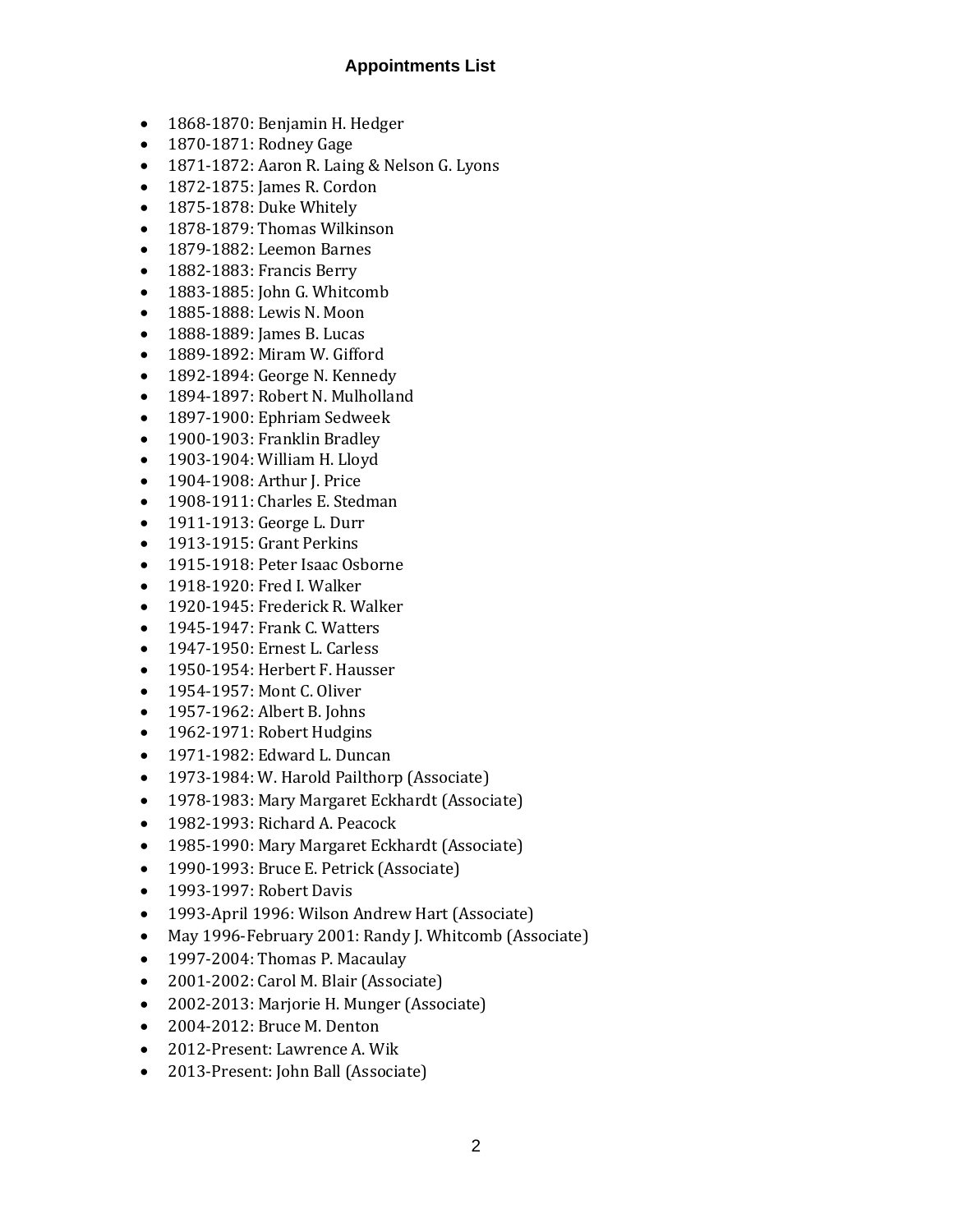# **Contents List**

**Container Contents**

# **Box 1 Lake Orion**

- Administrative Board Minutes
	- $0.1994$
	- o 1995
	- $0.1996$
	- o 1997
	- o 1998
	- o 1999
	- o 2000
	- o 2001
	- o 2002
	- o 2003-2006 (incomplete)

# **Box 2 Lake Orion**

- Adult and Family Committee, 1996
- Attendance, 1994
- Board of Trustees, 1994-1997
- Building Committee, 1996-2006
- Caring Cadre
- Children's Committee, 1994-1998
- Church Conferences
	- o 1993
	- o 1994
	- o 1995
	- o 1996
	- o 1997
	- o 1998
	- o 1999
	- o 2000

# **Box 3 Lake Orion**

- Church Conferences
	- o 2001
	- o 2002
	- o 2004
- Concerned Callers
- Education Leadership Committee, 1995-1996
- Fellowship/Nurture Leadership Team, 1993
- Finance Committee
	- o 1990
	- o 1991
	- o 1992
	- o 1993
	- o 1994
	- o 1995-1997
	- o 2003
- Fundraising Committee, 1995